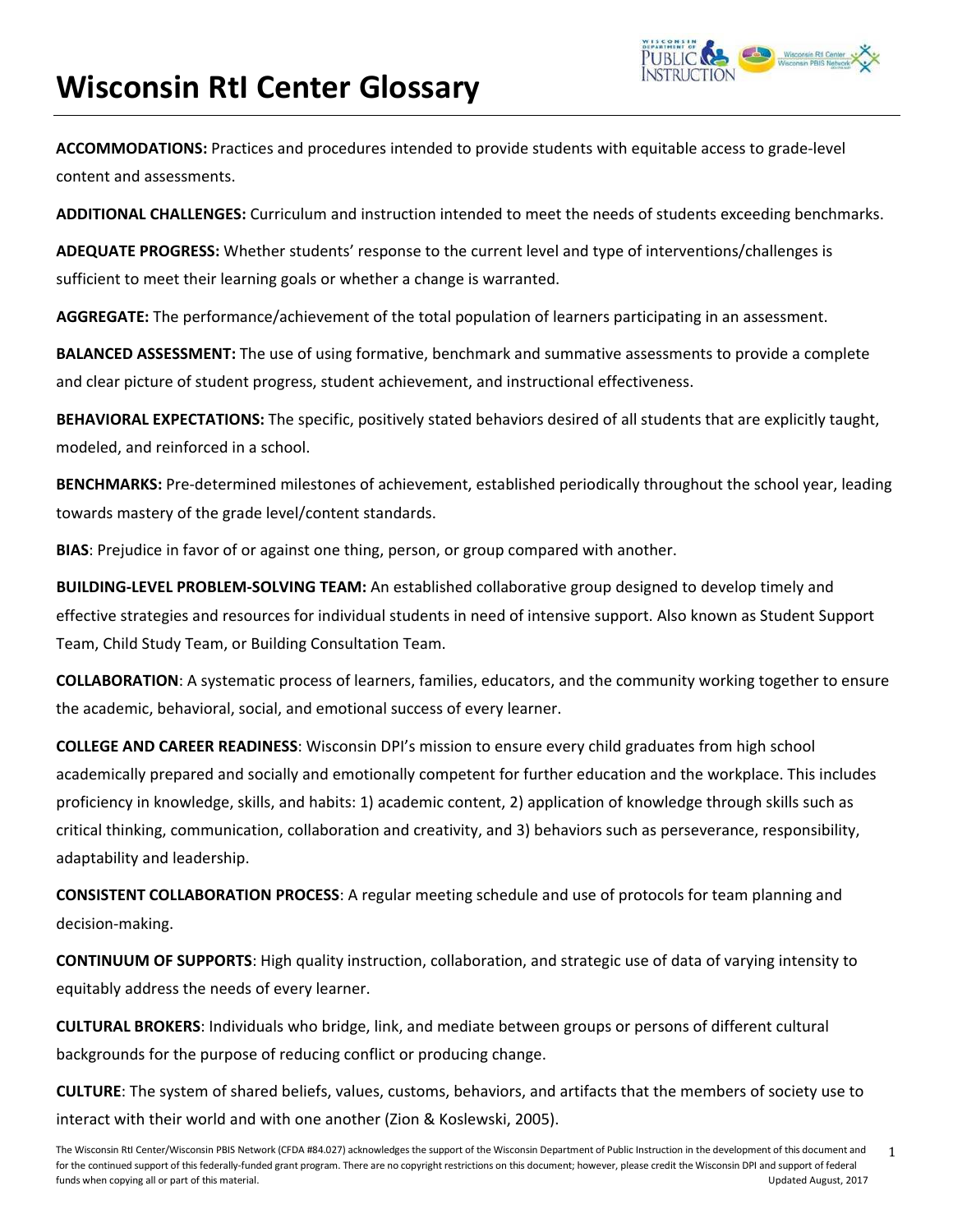**CULTURAL COMPETENCE**:Awareness of one's own cultural identity and views about difference, and the ability to learn and build on the varying cultural and community norms of learners and their families.

**CULTURAL PROFICIENCY**: An approach that demonstrates you have the self‐awareness to recognize how you—because of your ethnicity, your culture, and your life experiences may affect others, as well as what you offer to others. Being culturally proficient allows you to use "teachable moments" to share yourself and learn from others. Through culturally proficient knowledge the practitioner effects policies and practices of a school/district or the values and behaviors that enable his/her self or school to interact effectively in a culturally diverse environment. A culturally proficient practitioner possesses and works to build on his/her contextualized knowledge of culture, community, and identity of children and families as the core of his/her teaching practice. Culturally proficient practitioners possess a "multicultural competence" that incorporates a deep and sophisticated understanding of race, racism and the contemporary contexts of schooling (Lindsey, et al, 2003; Murrell, 2007).

**CULTURAL RELEVANCE**: The integration of cultural knowledge, prior experiences, and performance styles of diverse learners to make learning more appropriate and effective for them; it teaches to and through the strengths of these learners. Culturally relevant instruction integrates a wide variety of instructional strategies that are connected to different approaches to learning (CCSSO, 2011).

**CULTURALLY RESPONSIVE PRACTICES** : An approach to teaching that recognizes the value of learners' cultural beliefs and practices and draws upon them to inform instruction, enhance learner self-advocacy, and bridge learners' home and school experiences.

**CUT SCORES**: Selected points in test results used to identify levels of proficiency.

**DATA**‐**BASED DECISION**‐**MAKING**: The process of making instructional decisions for student academic and behavior success through ongoing collection and analysis of data.

**DECISION RULES:** Predetermined, specific "If… then…" criteria used for instructional decision‐making.

**DIAGNOSTIC DATA:** Valid and reliable measures, tools, and techniques used to determine the specific nature of a student's learning needs.

**DIFFERENTIATION:** The dynamic adjustment of curriculum and instructional practices based on the learning needs of students.

**DISAGGREGATE**: Data calculated and reported separately for specific sub‐groups or ‐populations (e.g., learners' economic conditions, race, gender, culture, native language, developmental differences, and identified disabilities).

**DISCRIMINATION**: The unjust or prejudicial treatment of different categories of people, especially on the grounds of race, age, gender, sexual orientation, or ability.

**DISPROPORTIONALITY**: The over‐ or under‐representation of a given population group, often defined by racial and ethnic backgrounds, but also defined by socioeconomic status, national origin, English proficiency, gender, and sexual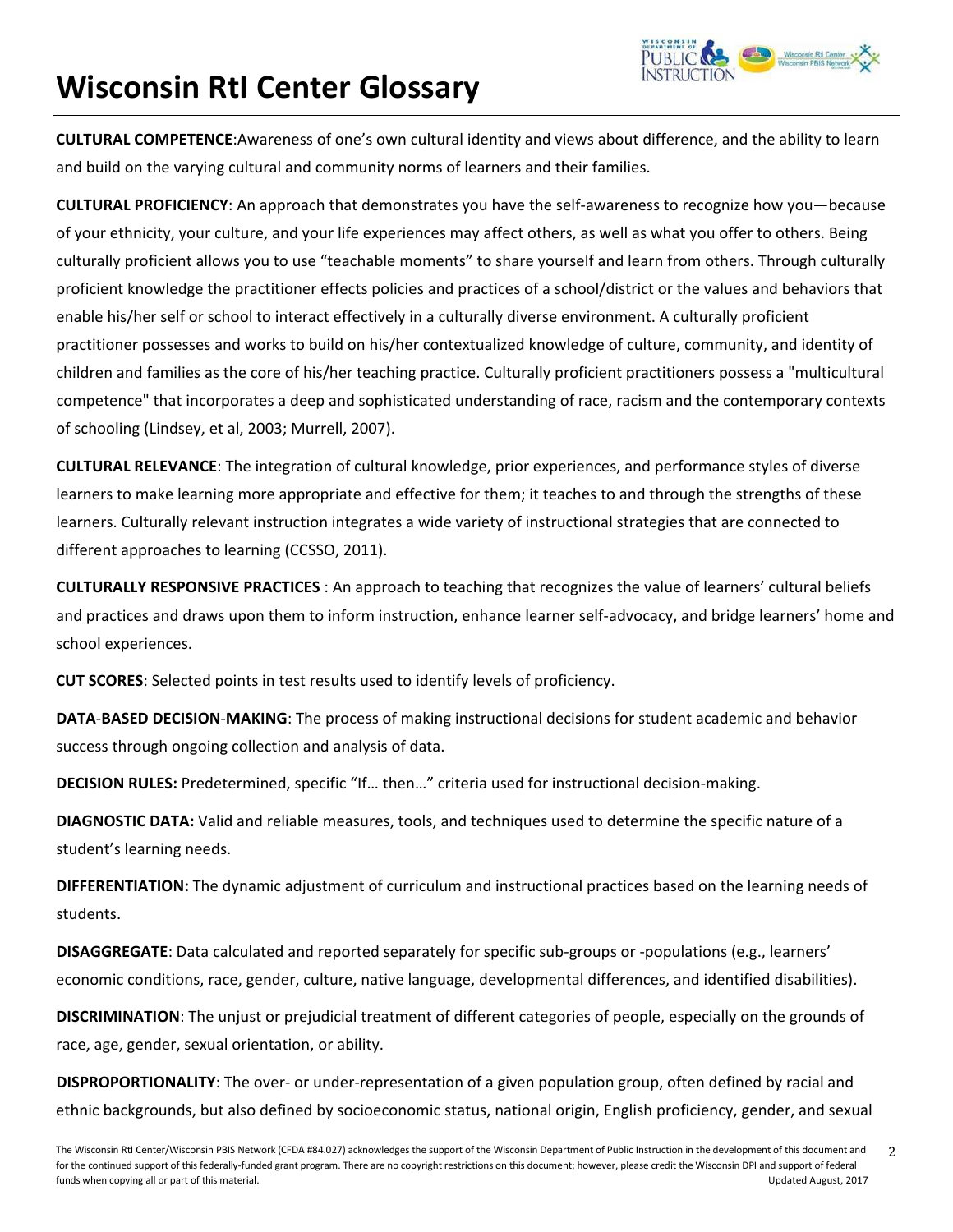orientation, in a specific population category. For example, a child's race and ethnicity significantly influence the child's probability of being misidentified, misclassified, and inappropriately placed in special education programs.

**DISTRICT CAPACITY ASSESSMENT:** An action assessment designed to help educational district leaders and staff better align resources with intended outcomes and develop action plans to support the use of effective innovations. Available through the National Implementation Research Network (NIRN).

**ENGAGED LEARNING:** The degree to which students are psychologically invested in and the effort they put toward understanding intended content or mastering intended skills. (Newmann, 1992).

**EQUITABLE MULTI‐LEVEL SYSTEM OF SUPPORTS**: Systematically providing differing levels of intensity of supports (interventions/additional challenges, collaborative structures, monitoring of learner progress) based upon learner responsiveness to instruction and intervention.

**EQUITY**: Equity means that every student has access to the educational resources and rigor they need at the right moment in their education across race, gender, ethnicity, language, disability, sexual orientation, family background and/or family income (CCSSO, 2017).

**EVIDENCE‐BASED:** Use of programs, practices, and procedures with the best available evidence balanced with the fit to the school's and district's population and values.

**FAMILY AND COMMUNITY ENGAGEMENT:** Families and communities as active partners and key collaborators in achieving the goal of success for every learner.

**FIDELITY**: The degree to which a program or practice is delivered as designed and intended.

**FORMAL MEASURES:** Quantifiable, norm‐referenced, standardized assessments.

**FORMATIVE ASSESSMENT**: Practices designed to quickly inform instruction by providing specific and immediate feedback through daily, ongoing instructional strategies that are student- and classroom-centered, and that answer, "What comes next for student learning?"

**GRADE‐LEVEL/COURSE BENCHMARKS**: The pre‐determined milestones of achievement, established periodically throughout the school year, leading towards mastery of the grade level/content standards.

**GROWTH MINDSET**: The belief that intelligence is fluid and develops over time. In contrast, a fixed mindset is the belief that intelligence is an inborn trait that does not change.

**HIGH QUALITY INSTRUCTION:** Curricula, teaching practices, and learning environments that are standards‐ based, evidence- based, engaging, differentiated, culturally responsive, and data-driven. .

**IDENTITY**: All aspects that make a person who they are including but not limited to: race, ethnicity, gender, sexual identity, gender identity, socioeconomic status, ability status, language, religion, and marital status. Aspects of culture combine to provide a sense of identity, a history of how a person or group experience interactions with society.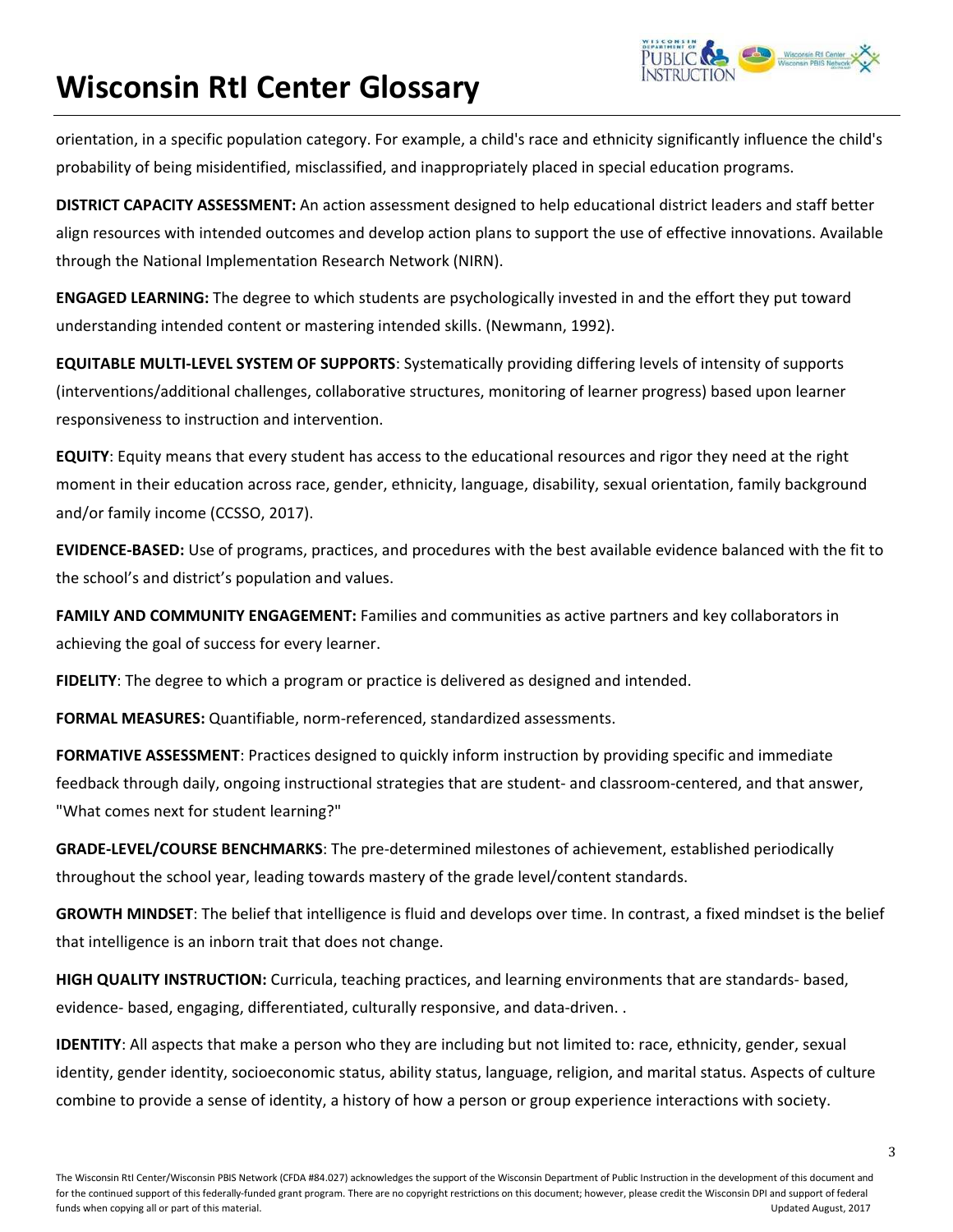

**IMPLEMENTATION DRIVERS**: Key components of capacity and infrastructure influencing a program's success. The core components needed to initiate and support classroom, building, and district level change.

**INFORMAL MEASURES**: Teacher‐developed, formative assessments and observations.

**INSTRUCTIONAL FRAMEWORK**: A common language and vision for quality teaching shared by everyone in a school district. An instructional framework provides a district-wide picture with levels of specificity to what is taught in all grades and in all subject areas, including the core content, grade level benchmarks, instructional strategies, and assessments. The framework provides curricular and instructional transitions between grades and disciplines within and among district schools.

**INSTRUCTIONAL RESOURCE**: Material used by teachers every day to help students acquire knowledge.

**INTENSITY OF PROGRESS MONITORING**: The frequency of progress monitoring.

**INTENSIVE LEVEL OF SUPPORT**: High quality instruction, strategic use of data, and collaboration programs and practices provided for and about students with significant learning needs, either well‐below or well‐above benchmarks. Also referred to as Targeted, Tier Three, and Tertiary Level.

**INTERIM ASSESSMENTS:** The periodic assessments used throughout the school year to show student progress toward mastery of grade‐level standards. Universal screeners, Curriculum‐Based Measures (CBMs), office discipline referrals, portfolios, and interim assessments are examples of interim/benchmark assessments used in schools.

**INTERVENTION**: The systematic use of a technique, practice, or program designed and shown to improve learning in specific areas of student need.

**LEADERSHIP DRIVERS**: One component of implementation drivers in which leaders understand the difference between technical and adaptive challenges and implement effective strategies associated with each.

**LEVEL OF INTENSITY AND NATURE OF SUPPORT:** The dimensions of interventions/ challenges that can be adjusted based on student need and responsiveness to instruction.

**LEVELS OF IMPLEMENTATION:** The recognized stages that schools go through on the way to fully implementing and sustaining changes in system‐wide programs, policies, and practices.

*NOT IN PLACE:* At this level, the school has not yet begun to consider implementation, does not see the need to undertake a change, and/or has identified other more‐pressing priorities

*PURPOSE‐BUILDING*: The school recognizes the need to change, learns about issues and potential solutions, and builds consensus to move forward.

*INFRASTRUCTURE*: The school builds capacity for the change to take hold.

*INITIAL IMPLEMENTATION*: School staff begins using new practices.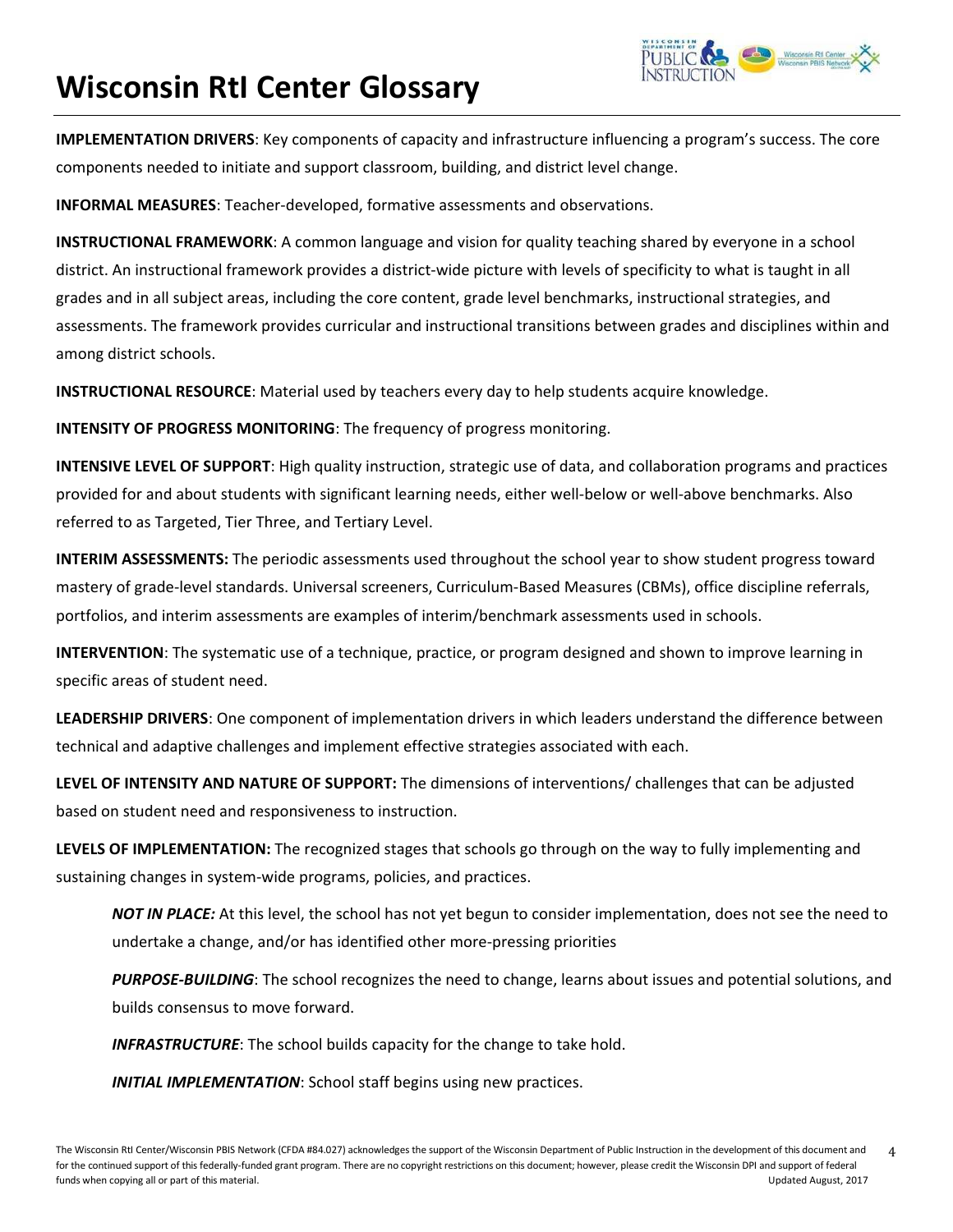

*FULL IMPLEMENTATION*: The "new" practice has been integrated into habits and routines in the school and is now part of "doing school" (Fixsen, et al, 2005).

**MARGINALIZATION**: The social disadvantage and relegation to the fringe of a school or district, to put or keep some learners and families in a powerless or unimportant position within a classroom, school, or district.

**MODIFICATIONS:** Changes made to learning expectations in order to meet the needs of the student.

**MULTIPLE MEASURES:** Multiple types and sources of data gathered and considered to understand the whole picture of students' performance and the effectiveness of instruction to make more fully informed decisions.

**ORGANIZATIONAL STRUCTURES:** The underlying building‐level supports that, when in place, help schools enact an RtI system.

**POSITIVE CULTURE:** A collective sense of purpose and commitment to ensure the well‐ being, sense of belonging, safety, and success of every learner.

**PRACTICE:** Application or use of an idea, belief, or method.

**PREJUDICE:** An opinion or leaning formed without just grounds or before sufficient knowledge is attained.

**PROFESSIONAL DEVELOPMENT:** A comprehensive, sustained, and intensive approach to improving staff effectiveness in raising student achievement (Learning Forward, 2011).

**PROGRAM:** A structured and packaged format of delivery to address a defined set of content and skills. Instructional programs often include: Teacher manuals, instructional materials, assessments, a scope and sequence (e.g. a purchased reading series).

**PROGRESS MONITORING:** A process used to assess students' academic and behavioral performance, to measure student responsiveness to interventions/challenges, and to evaluate the effectiveness of interventions/challenges.

**PROGRESS MONITORING TOOLS:** Valid and reliable measures used to quantify a student's rate of improvement in response to an intervention/challenge; these tools are designed to be easy, quick, repeatable, and highly sensitive to change in student performance.

**PROTOCOLS:** Accepted, consistent norms and procedures that guide team agendas and practices of planning and decision‐making.

**RELIABILITY:** The consistency of an assessment's results.

**RESEARCH‐BASED:** "Research that involves the application of rigorous, systematic, and objective procedures to obtain reliable and valid knowledge relevant to education activities and programs" (US DOE, 2009). In other words programs, strategies, and assessments shown to be effective in rigorous, scientific studies.

**RESPONSE TO INTERVENTION (RtI):** An organizational framework that guides implementation of a culturally responsive multi-level system of support to achieve academic and behavioral success for all.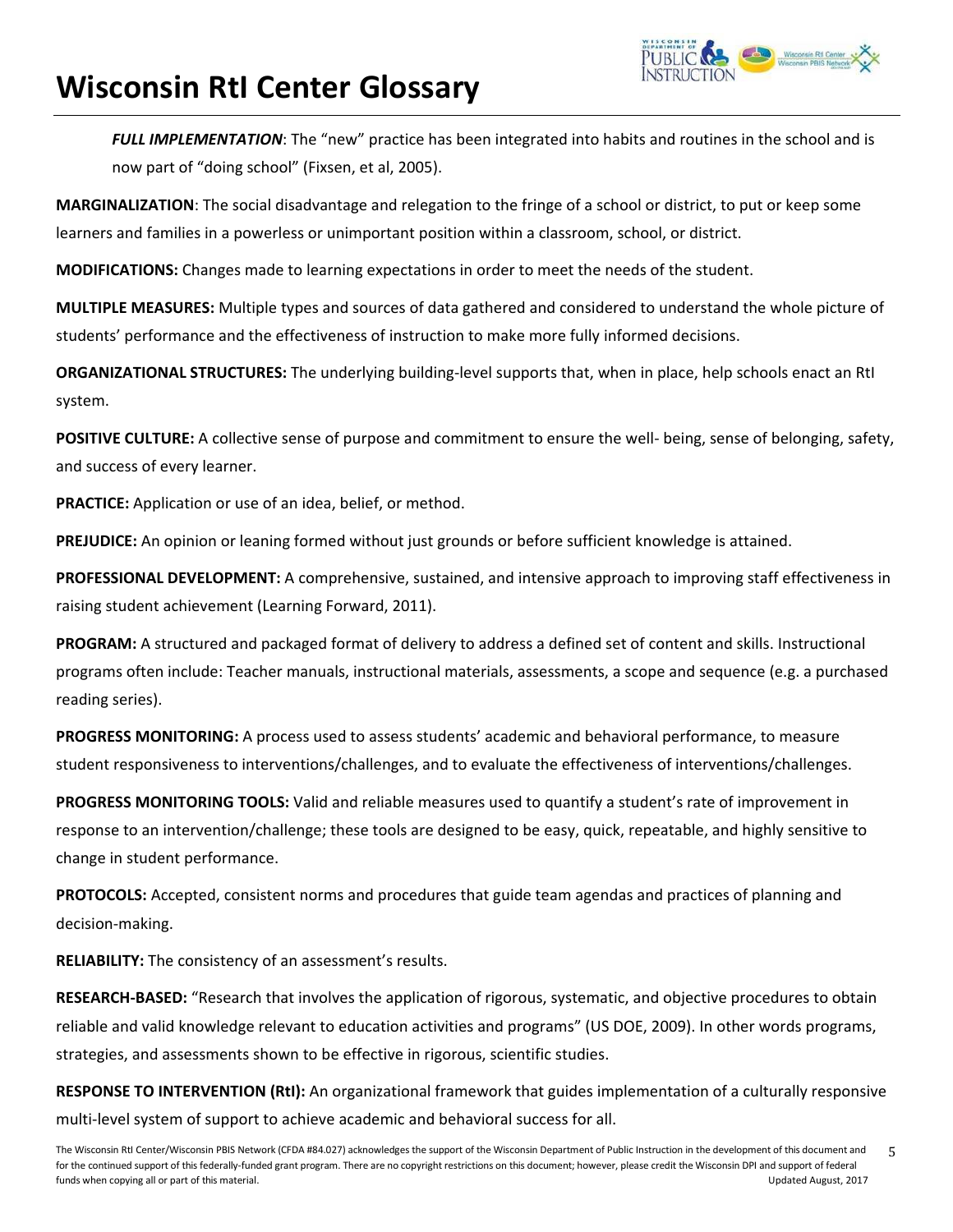**ROOT CAUSE**: The deepest underlying cause, or causes, of the outcomes being achieved within any process.

**SCHOOLWIDE IMPLEMENTATION REVIEW (SIR):** An academic self‐assessment focusing on either mathematics or reading used by schools to evaluate system implementation and fidelity at the universal, selected, and intensive levels available through the Wisconsin RtI Center/PBIS Network.

**SELECTED LEVEL OF SUPPORT:** High quality instruction, strategic use of data, and collaboration programs and practices provided for and about students with learning needs of moderate intensity, either below or above benchmarks. Also referred to as Secondary, Tier Two, Supplemental, and Small Group level of support.

**SHARED LEADERSHIP:** Representative teams with responsibility to lead and oversee implementation of an equitable multi-level system of supports at the school and district levels.

**SPECIFIC LEARNING DISABILITY (SLD):** A disorder in one or more of the basic psychological processes involved in understanding or in using language (spoken or written) that may manifest itself in the imperfect ability to listen, think, speak, read, write, spell, or to do mathematical calculations; SLD disorders include conditions such as perceptual disabilities, brain injury, minimal brain dysfunction, dyslexia, and developmental aphasia. (Wis. Admin. Code § PI11.36(6)(a)]).

**STEREOTYPE:** A widely held but fixed and oversimplified image or idea of a particular type of person.

**STRATEGIC USE OF DATA:** The ongoing, reflective, and collaborative analysis of implementation and outcomes data in a problem‐ solving process to inform improvement and achieve equity.

**SUMMATIVE ASSESSMENTS:** Infrequent tests used to evaluate cumulative learning. Large‐scale standardized assessments (including WKCE‐CRT and Advanced Placement tests) and end‐of‐semester exams or school suspension rates are examples of summative assessments.

**SYSTEMIC IMPLEMENTATION:** Programs, practices, roles, and expertise aligned and coordinated into an interdependent whole to ensure every learner benefits equitably from access, opportunity, and support across the school and district.

**SYSTEMATIC:** A planned and predetermined approach to accomplish a goal or solve a problem.

**TIERED FIDELITY INVENTORY (TFI)**: A Positive Behavioral Interventions and Supports assessment to measure fidelity within each tier of PBIS and all tiers collectively.

**UNIVERSAL DESIGN FOR LEARNING (UDL):** A research‐based set of principles (engagement, access, assessment) to guide the design of learning environments accessible and effective for every learner.

**UNIVERSAL INSTRUCTION**: The academic and behavioral curriculum and instruction deemed critical, delivered to all students, and expected to meet the needs of most students in a school. Also referred to as Core Instruction, Primary Level of Intervention, and Tier One instruction.

**UNIVERSAL LEVEL OF SUPPORT:** Instruction, data, and collaborative systems and practices that are accessible, effective, and reflective of every learner. Also referred to as Core, Primary Level, and Tier One.

The Wisconsin RtI Center/Wisconsin PBIS Network (CFDA #84.027) acknowledges the support of the Wisconsin Department of Public Instruction in the development of this document and for the continued support of this federally-funded grant program. There are no copyright restrictions on this document; however, please credit the Wisconsin DPI and support of federal funds when copying all or part of this material. Updated August, 2017 6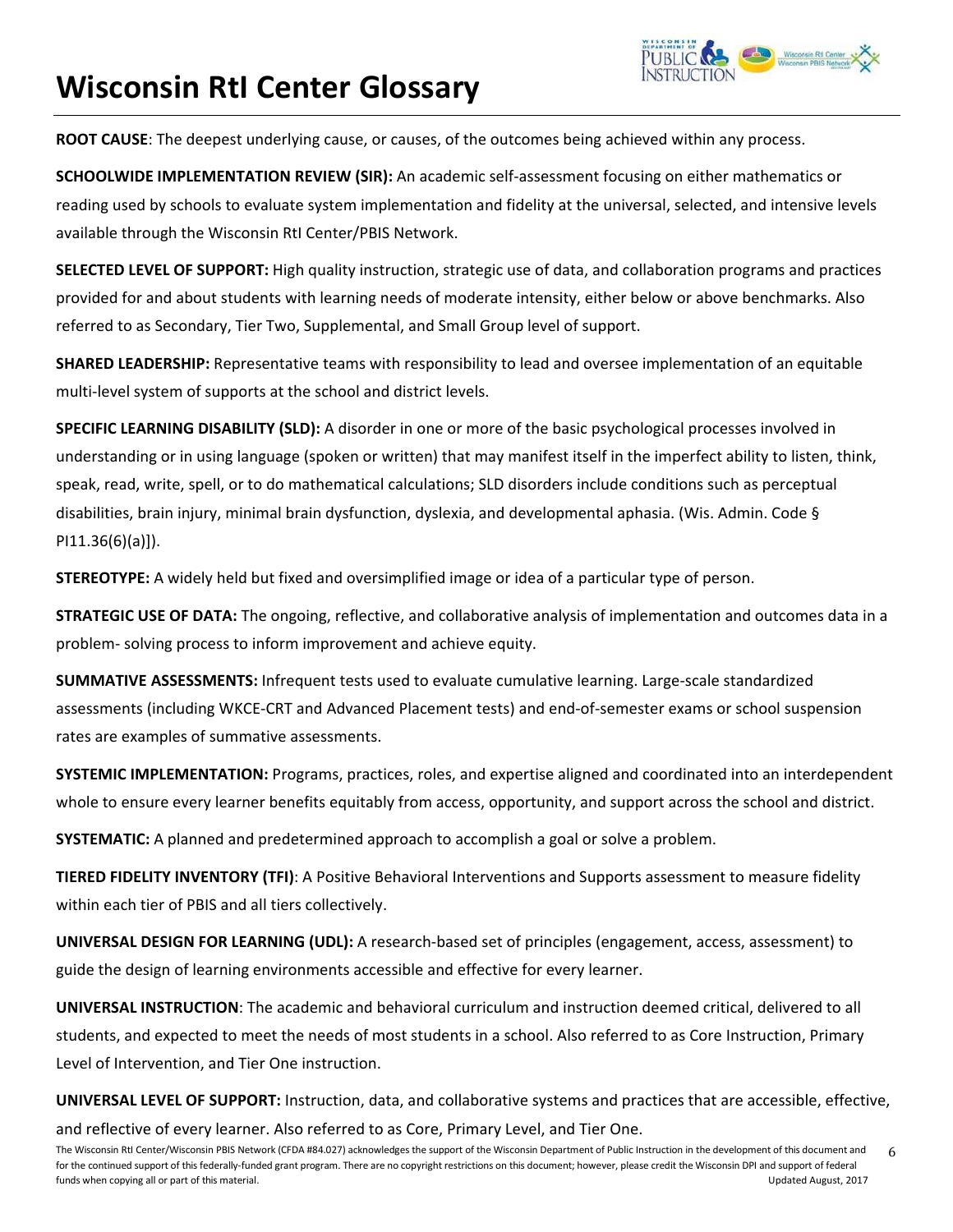

**UNIVERSAL SCREENERS**: Valid and reliable measures and processes used to assess students' current level of performance in relation to grade level benchmarks.

**UNIVERSAL SCREENING PROCESS:** A process in which data from multiple measures are analyzed to determine whether each student is likely to meet, not meet, or exceed academic benchmarks or behavioral expectations.

**VALIDITY:** The extent to which an assessment or tool measures what it is intended to measure.

**VISION:** A clear and attainable future picture of what learning will look like in a school.

**WISCONSIN ACADEMIC STANDARDS:** The essential grade level and subject area learning expectations K‐12 students should know and be able to do to be considered college‐ and career‐ready.